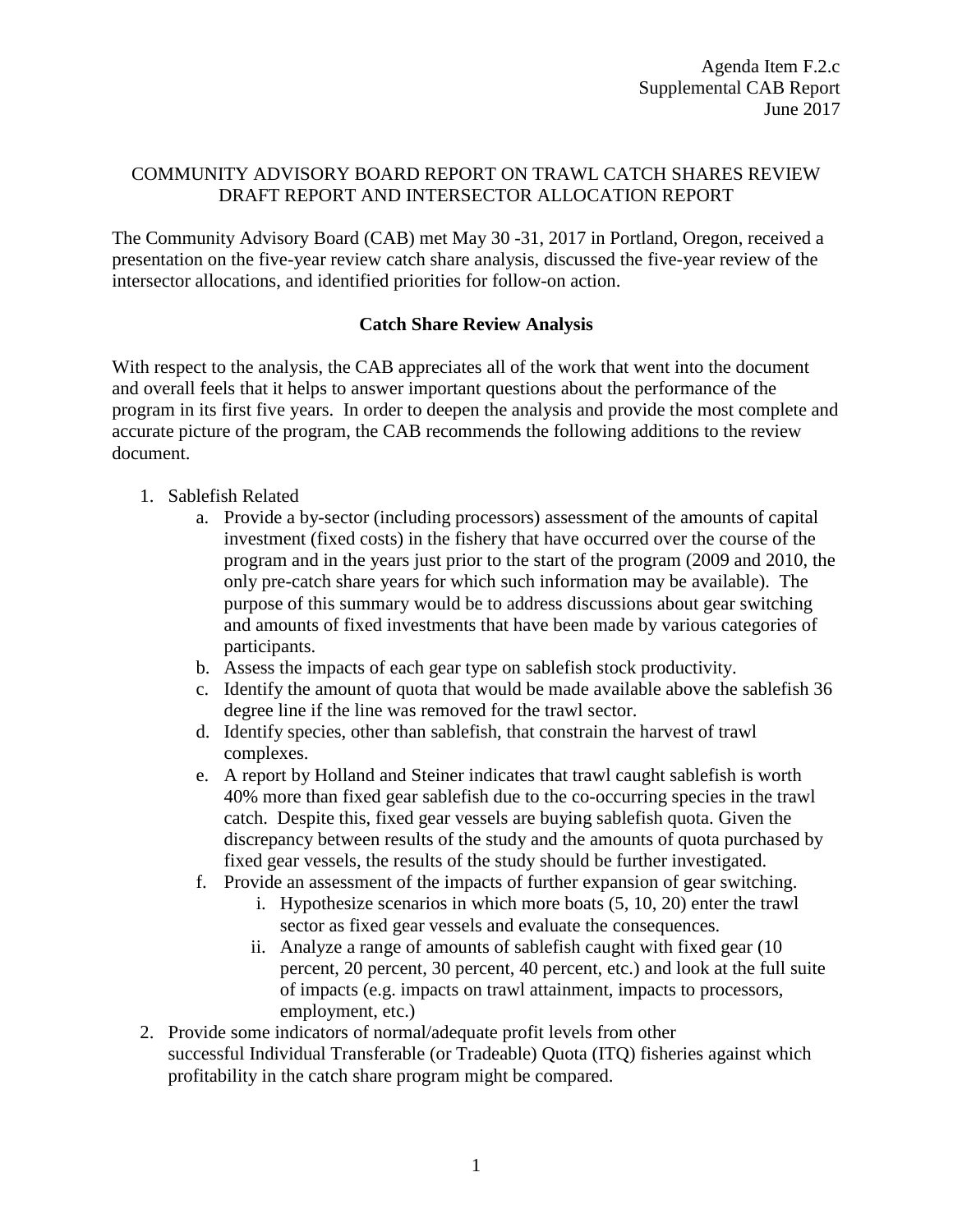- 3. Explore the implications of a continuing increase in the ratio of leasing to owner-onboard use of Quota Share/Quota Pounds (QS/QP).
- 4. Provide a more thorough analysis of the accumulation limits.
- 5. Include a list of directed groundfish ports and those ports which are in "permit vacuums" (areas in which there are no groundfish limited entry permits; provide data for 1994 to the present).

### **Priority Follow-on Actions**

With respect to actions that would follow-on the catch share review, the CAB believes it is critical to expedite completion of actions currently underway in the Council forum or awaiting implementation by the National Marine Fisheries Service (NMFS). These actions include:

- Essential Fish Habitat/Rockfish Conservation Area (EFH/RCA) Revisions
- The Gear Rule
- Exempted Fishing Permits (EFPs) to develop the year-round coast-wide nonwhiting midwater trawl fishery (including within RCAs)

Those actions are farther along in the process and could therefore yield positive benefits to the industry more quickly than actions yet to be started, and they are also likely to significantly improve flexibility, efficiency, and attainment.

Relatedly, the CAB notes that while overall net benefits appear to be improved relative to the pre-catch share period, it's clear that many of the program's economic objectives (e.g. improved trawl sector attainment) have not been achieved. Moreover, some sectors (e.g., shoreside processors and mothership processors) appear to be faring worse relative to the pre-catch share period, and all sectors are facing much higher costs of operation. In fact, the average program participation costs was 12 percent for shoreside trawlers in 2015 before taking into account normal fixed and variable costs (West Coast Groundfish Trawl Catch Share Program Five-Year Review Draft, Table 3-29).

Given that context, the various sectors within the CAB identified priority follow-on actions for the review designed to yield the greatest improvements (an attachment identifies the items considered and from which these priorities were drawn). Within each sector category, the follow-on actions are listed in priority order.

### **At-Sea Co-op Priorities (Mothership and Catcher Processor Sectors)**

1. **Meeting the At-Sea Whiting Fishery Bycatch Needs**. The priority item for the at-sea whiting sectors is finding a long-term solution that provides access to sufficient rockfish amounts to allow for the effective and full harvest of whiting in the at-sea fisheries. To meet that objective, the CAB recommends consideration of mechanisms that provide access to constraining species for the at-sea sectors such as between sector quota trading and changes to within trawl sector allocations (Items 36 and 50 from the attached list, respectively). In addition, the CAB recommends consideration of a permanent change from allocations/hard caps to set-asides. The Council's 2016 recommendation for such a change was specified as a temporary measure. The CAB also recommends consideration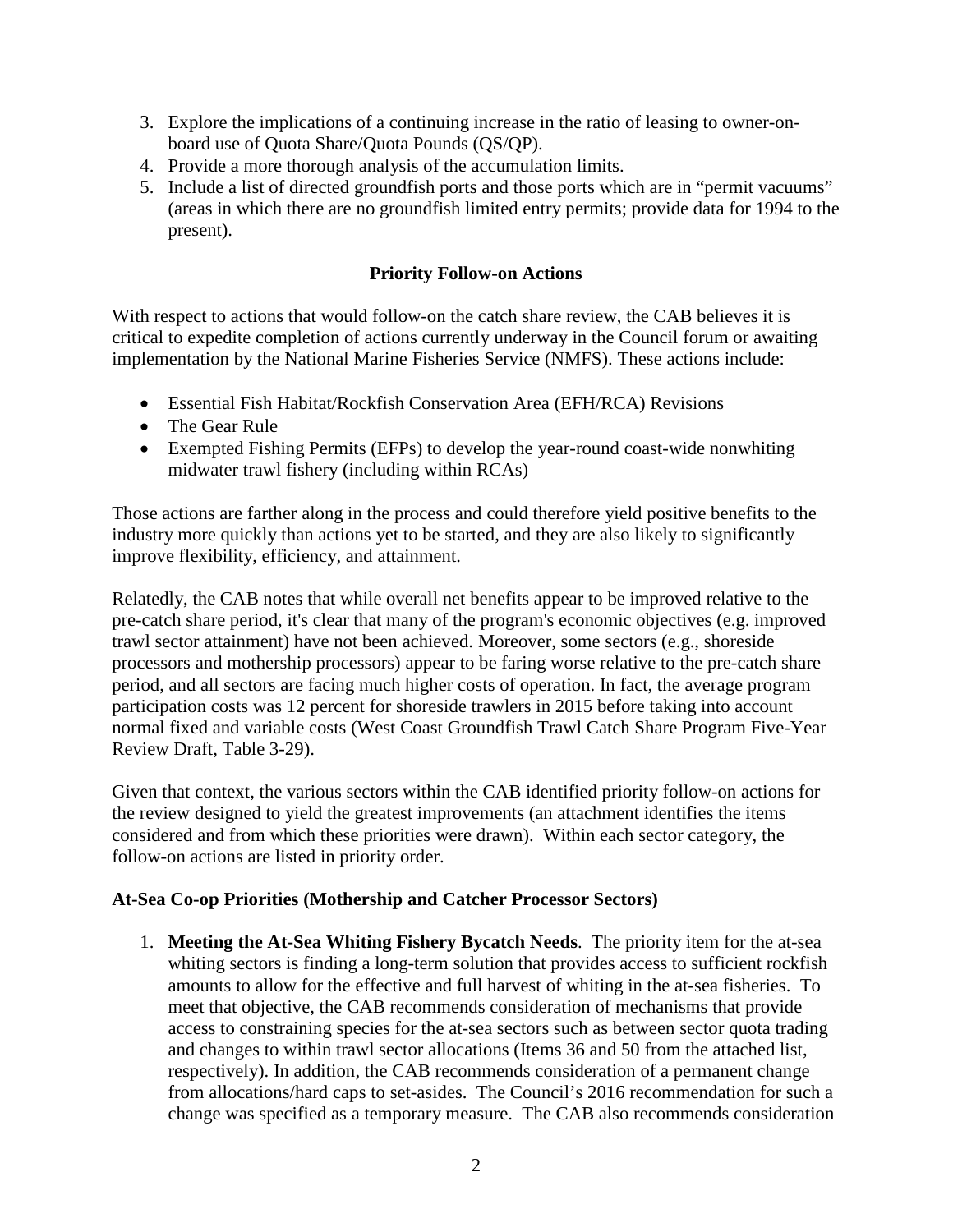of growing the pie by looking at how annual catch limits (ACLs) are set. Finally, the CAB recommends **c**onsidering using a carryover provision for the unused at-sea setasides, carrying it to the following year. For that following year, this would then reduce the amount of additional set-aside required for the at-sea fishery and consequently leave more for the shoreside sectors.

#### **Shoreside Individual Fishing Quota (IFQ) Priorities**

It is the CAB's understanding that the current adaptive management plan/quota pounds (AMP/ QP) pass-thru provision will expire with implementation of the first catch share review follow-on action and that such an expiration would sideline the AMP-QP such that no one would receive the QP (i.e. the trawl allocations would be effectively reduced by 10 percent). For this reason, shoreside representatives note as an overall priority the need to continue the AMP-QP pass through until such time as the AMP quota set-aside is otherwise resolved.

#### **Shoreside Harvesters Trawl Representatives**

As described above, these items are in priority order. However, they are all important, and many work together synergistically. The CAB believes all are necessary to enable the program to achieve its goals and objectives.

- 1. **Gear Switching.** Consider establishing a control date, or in the absence of a control date, then a moratorium on new entry (new gear switching). Provide further analysis of what is happening under gear switching. Many shoreside trawl harvesters are concerned that sablefish is acting as a constraining species preventing greater attainment of the trawl allocations of species with which sablefish co-occurs. Greater attainment is important not only for harvesters but also for processors and the economy of local fishing communities. This is placed as a top priority because of the importance of setting a control date once the idea of limiting new gear switching is broached. Prior to the identification of the importance of the control date, the CAB's top concerns were management of overfished species and cost of participation.
- 2. **36<sup>o</sup> North Sablefish Management Line.** Consider removing the sablefish 36<sup>o</sup> N line, for the limited entry trawl sector only. Removing the line would make more quota available in northern areas, alleviate the sablefish constraint, and facilitate greater attainment of non-sablefish allocations. This might also reduce the gear conflict between hook-and-line fleets in the southern area and gear-switched pot vessels that travel south to harvest southern trawl sablefish. The southern trawl sablefish allocation has been consistently underharvested. Removal of the line for the trawl sector might be addressed simply by establishing a coastwide acceptable biological catch/annual catch limit (ABC/ACL) as part of setting the biennial specifications, while preserving the existing allocation structures for all other sectors. A thorough analysis of the pros and cons should occur prior to the elimination of the management line.
- 3. **Overfished Species Management Tools.** Find an alternative way to manage overfished species to improve attainment of target quota. The following options should be considered.
	- a. **Carryover Allowance for Overfished Species.** Allow 100 percent carryover of unused quota for low ABC species. This would allow harvesters to build up credit (a QP reserve), reducing the consequences of a lightning strike event while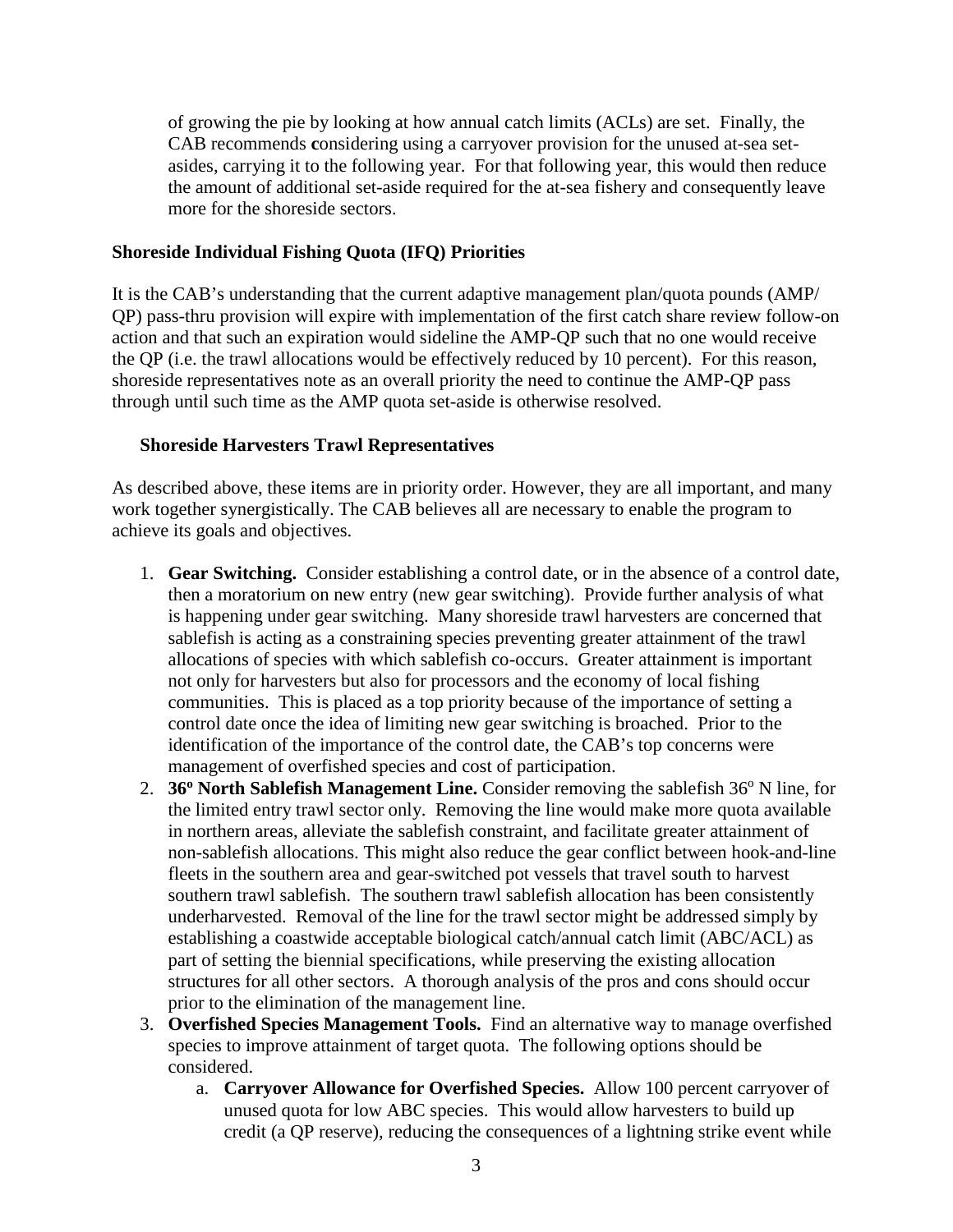still protecting the resource). Included in this policy might be a downward adjustment in the actual QP carried over to take into account natural mortality.

- b. **Increase Overfished Species Vessel Caps.** Consider increasing the overfished species vessel caps to reduce the consequences of high bycatch tows ("lightning strikes").
- c. **Set Asides.** Instead of IFQ, use set asides, as is being done for the at-sea fishery.
- d. **"Penalty box" situation**. Consider mitigating the "penalty box" situation for vessels that go over a vessel limit (especially situations that might force a vessel to sit out more than the just the remainder of the year). The current requirement that vessels stop fishing once they have a deficit, combined with vessel caps that prevent them from covering that deficit, threatens vessels with the possibility of being sidelined for multiple years as a result of a lightning strike tow. The resulting risk aversion contributes to under-attainment of the trawl allocations for many stocks. One step might be to allow post-season trading of QP and allow vessels to use such QP (or QP from a subsequent year) to cover their deficit, regardless of whether the amounts are in excess of vessel limits.
- 4. **Participation Costs.** Consider ways to reduce the costs of participating in the program.
	- a. **Catch Monitors.** Review and consider loosening catch monitor educational and training requirements. This is particularly relevant for situations in which vessels are using electronic monitoring such that an observer is not readily available to conduct shoreside monitoring tasks.
	- b. **Cost Recovery Credit for Observer Payment.** For vessels not using electronically monitoring (EM) and hiring their own observers, provide a cost recovery credit for the observer costs that NMFS would otherwise be paying. This credit would be counted against the three percent cost recovery fee. The credit should be based on levels of observer coverage in place for the trawl sector prior to catch shares. The observer coverage that NMFS is providing for EM vessels, at no charge, makes it clear that there is a governmental cost savings for observer coverage as a result of the observer payments that non-EM vessels are making to comply with the 100 percent at-sea monitoring requirement.
	- c. **Cost Recovery Credit for Risk Pools and Collectives.** Provide cost recovery credit for vessels that pay management costs to participate in risk pools or other collectives. The activities of these entities decrease agency workload, resulting in cost savings.
	- d. **EM Data Storage Costs.** Reduce the length of time video data must be held, or reduce industry responsibility for costs of video storage for enforcement purposes. Reduce the amount of data held by retaining only video of actual haul times.
- 5. **Vessel QP Limits.** Vessel QP limits may need to be raised to facilitate higher attainment. For example, the number of vessels operating in an area may be such that, for a particular species, even if every vessel fully harvested its limit the allocation of the species would not be fully attained. Additionally, the analysis indicates that some vessels are close to caps to certain species (e.g. lingcod), but that overall sector attainment is very low. It might make sense to raise the individual caps to allow greater attainment by fishermen able to fish those stocks cleanly. As another example, the aggregate nonwhiting limit may inhibit vessels from targeting lower value species. The sum of the individual species limits is greater than the aggregate nonwhiting limits. As a result, for vessels harvesting near that aggregate limit, any lower value species harvested displaces higher value species.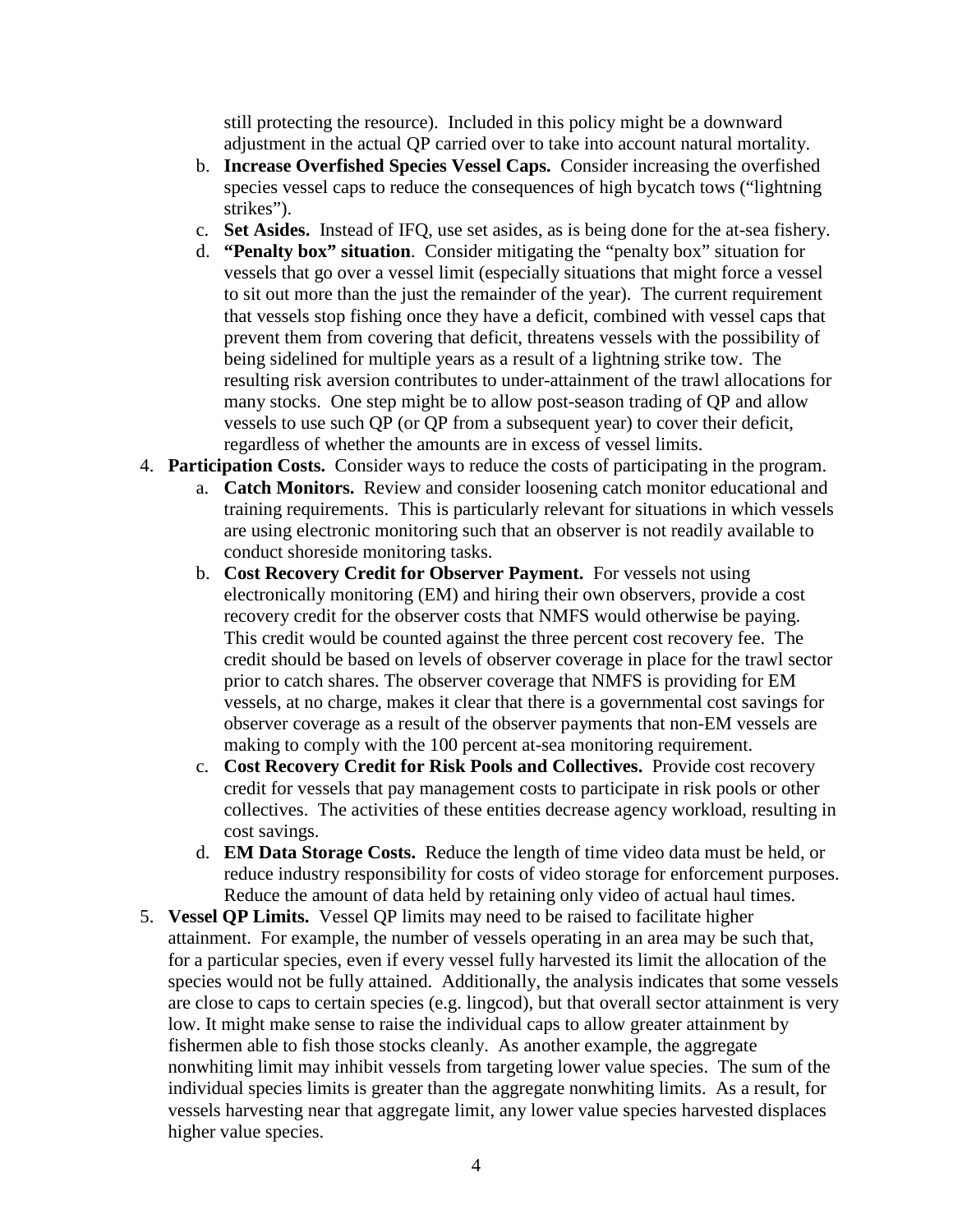- 6. **AMP Resolution.** The following reflects a number of different views on how the AMP might be resolved. There was not a consensus on any one of these approaches.
	- a. Vessel Operators. If there is anything other than a continuation of the pass-thru, include vessel operators, among others involved with the harvest operation (e.g. owners), as potential beneficiaries of the allocation of the 10 percent.
	- b. To end the program, make a one-time pass-thru of the adaptive management plan/quota share (AMP–QS) to current QS holders, (i.e. distribute AMP QS pro rata to current QS holdings in proportion to their QS holdings),
	- c. For any distribution of AMP-QP, ensure that the AMP-QP is distributed as close to harvesters as possible.
	- d. Provide to processors the 10 percent of quota set aside for AMP but include sideboards, such as "they can't charge for it." As part of this consideration, look at an option such that new processors would share in any AMP quota distributed to processors.
- 7. **Nonwhiting Carryover.** Fully implement the nonwhiting carryover provision so that the industry can count on a full carryover each year. This would reduce uncertainty and increase attainment.

### **Shoreside Harvester Fixed Gear Representatives**

As described above, these items are in priority order. However, they are all important, and many work together synergistically. The fixed gear representatives on the CAB believe all are necessary to enable the program to achieve its goals and objectives.

- 1. **36<sup>°</sup> North Sablefish Management Line.** Consider removing the sablefish 36<sup>°</sup> N line, for trawl limited entry sector only. (See Item 2 in the trawl shoreside harvester list for additional details).
- **2. Participation Costs.** Consider reducing the costs of participating in the program. (See Item 6 in the trawl shoreside harvester list for additional details).
- 3. **AMP Resolution.** To end the program, make a one-time pass-thru of the AMP–QS to current QS holders, (i.e. distribute AMP QS pro rata to current QS holdings in proportion to their QS holdings).

The placement of a cap on gear switching was one of the most contentious issues that the CAB dealt with. A cap on gear switching is not included in the fixed gear representative list for reasons that include their perspective that that fixed gear use of sablefish is not substantially constraining the trawl fishery. As noted in the report, even if the all of the sablefish quota were caught with trawl gear, dover sole attainment would still not exceed 25 percent of the available quota. Furthermore, a cap would threaten the investment fixed gear fishermen have made in the fishery. A cap would also likely lead to a race for fish. Those on the other side of this issue pointed to their own investments, constrained dover and thornyhead attainment, and concern over potential trawl harvester, processor and community impacts if additional amounts of sablefish are caught with fixed gear.

### **Shoreside Processor Representatives**

As described above, these items are in priority order. However, processor representatives view all of those listed here as important, and many work together synergistically. The processor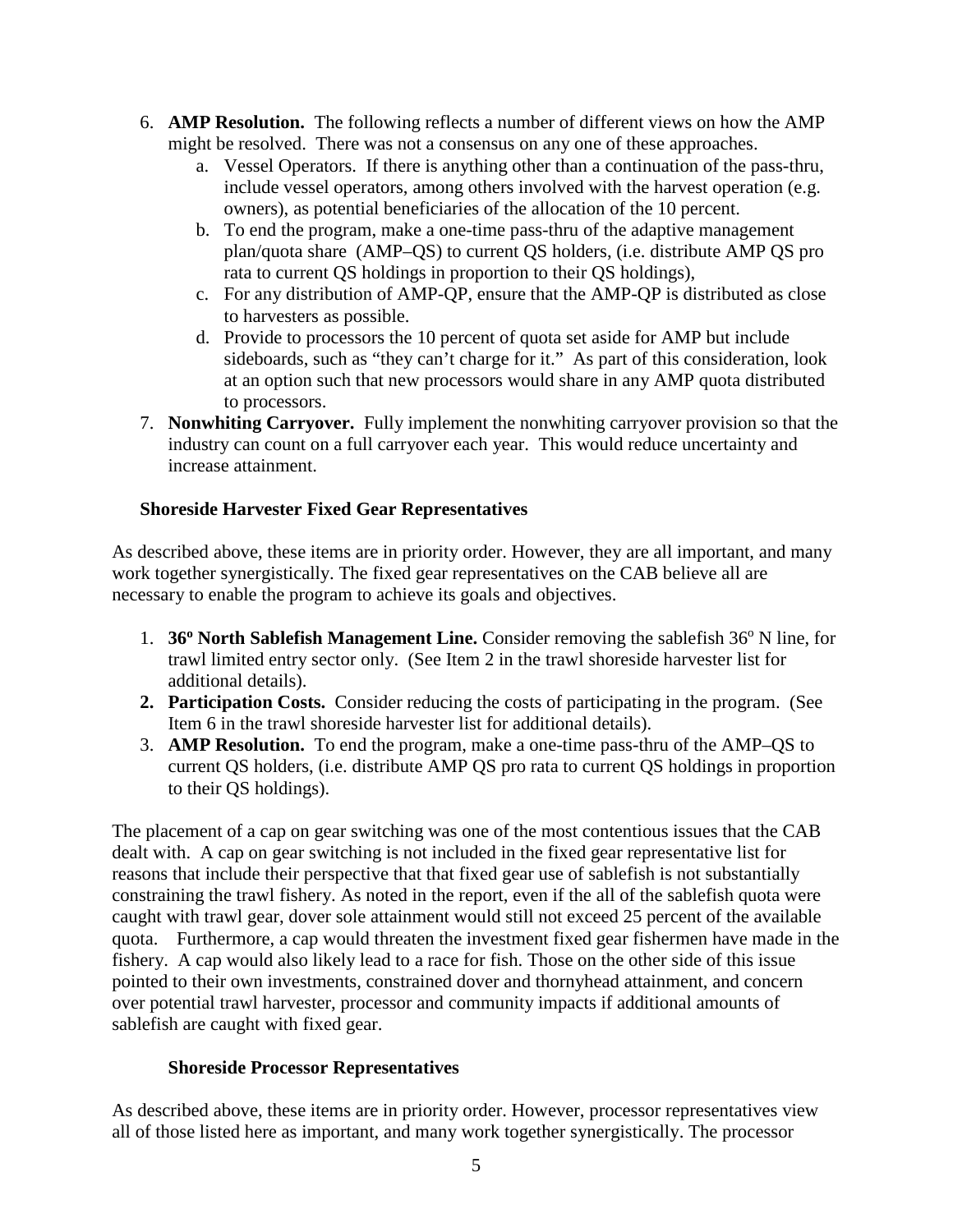representatives believe all are necessary to enable the program to achieve its goals and objectives.

- 1. **AMP Resolution.** Consider providing to processors the 10 percent of quota set aside for AMP but include sideboards, such as "they can't charge for it." As part of this consideration, look at an option such that new processors would share in any AMP quota distributed to processors. The AMP QP was considered a compromise to the issuance of QS to processors and so should be used to directly benefit processors and help anchor quota in communities. It is also clear that shoreside processors as a sector are performing worse under catch shares relative to the pre-catch share period. Unanticipated impacts include reduced processing capacity, reduced consistency, lost filet expertise due to low attainment, and related community impacts, among others.
- 2. **Carryover Flexibility.** Consider substantially increasing the current 10 percent limit that can be carried from one year to the next in any biennial cycle, or allow QP to be harvested over the two year period of the biennial cycle. This would improve harvest opportunities while adhering to scientifically derived ACLs.
- 3. **Gear Switching.** Consider establishing control dates, or in the absence of a control date, a moratorium on new entry (new gear switching). Provide further analysis of what is happening under gear switching. Consider limiting new operations coming into gear switching. (See Item 1 in the trawl shoreside harvester list for additional details).
- 4. **Accumulation Limits.** Conduct quantitative analysis to determine if changes to all accumulation limits including vessel caps and aggregate nonwhiting caps are needed. (See Item 5 in the trawl shoreside harvester list for examples).
- 5. **Observers/Catch Monitors.** Consider reducing observer coverage/monitoring requirements and costs, and standardizing the requirements for observer coverage among gear sectors. Currently there is double coverage for all trawl landings. Coverage requirements and cost burdens should be reduced since the promised economic benefits have not materialized. The government should cover enough of the observer costs to equalize costs between regions such that the West Coast fishery is not at a competitive disadvantage over other sectors or geographic regions.

### **Community Representatives**

Community representatives concurred with the shoreside trawl priorities. These recommendations will help communities by improving economic opportunities and performance.

PFMC 06/14/17 11:50 AM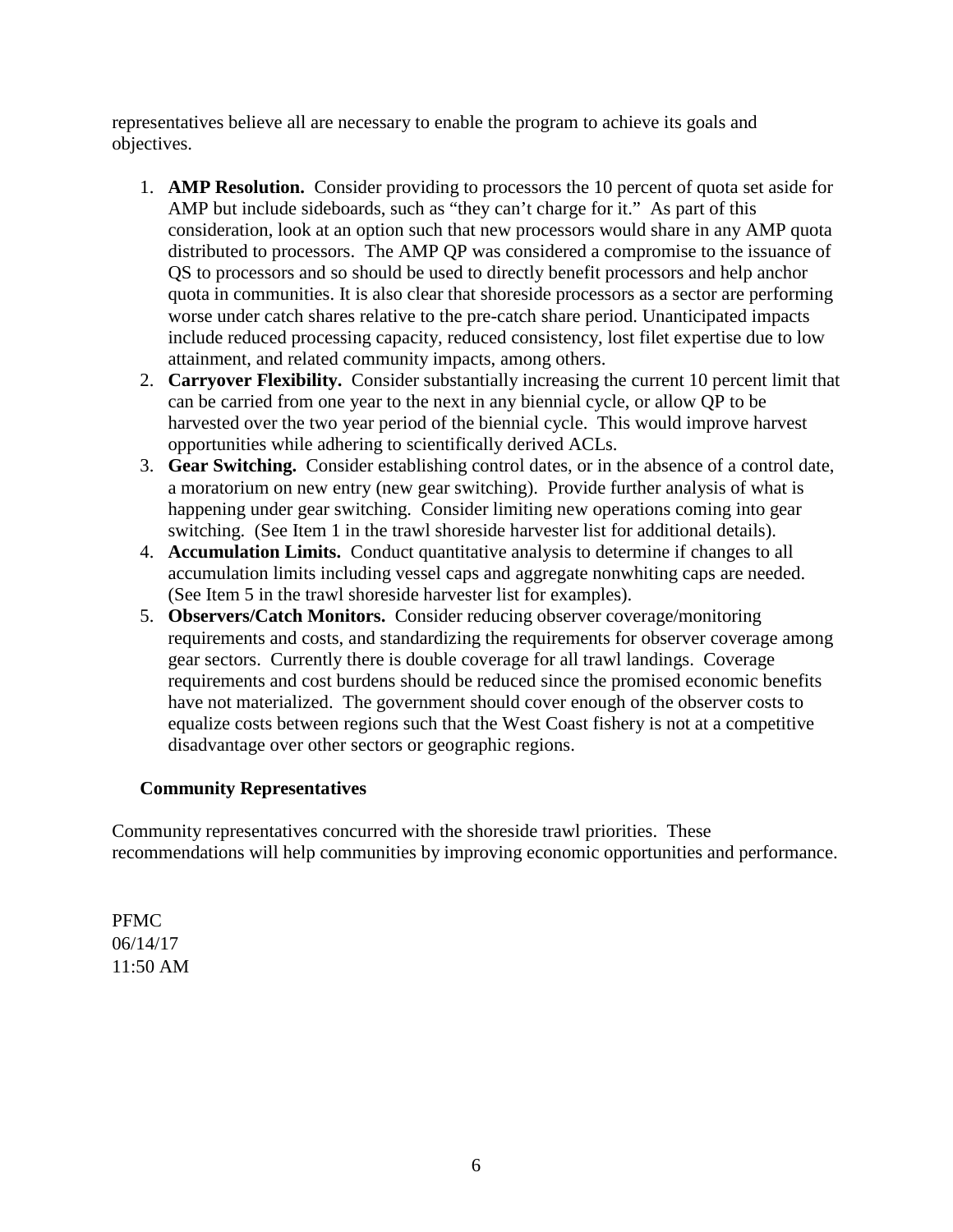### PRELIMINARY LIST OF POSSIBLE FOLLOW-ON ACTIONS REVIEWED BY CAB MAY 30-31, 2017

This document contains a preliminary list of possible follow-on actions derived from previous CAB meetings, current trawl trailing actions, and the groundfish omnibus priorities list. At its May meeting, the CAB may add to this list but should also seek to narrow and prioritize.

# **Contents**

| Possible Follow-On Actions from October 2016 and February 2017 CAB Meetings  8      |  |
|-------------------------------------------------------------------------------------|--|
|                                                                                     |  |
|                                                                                     |  |
|                                                                                     |  |
|                                                                                     |  |
|                                                                                     |  |
|                                                                                     |  |
|                                                                                     |  |
|                                                                                     |  |
|                                                                                     |  |
|                                                                                     |  |
|                                                                                     |  |
| Follow-ons that Require No Regulatory Action (CAB 11/2017 Report to the Council) 12 |  |
|                                                                                     |  |
|                                                                                     |  |
|                                                                                     |  |
|                                                                                     |  |
|                                                                                     |  |
|                                                                                     |  |
| Final Council Action Taken – Implementation on Hold Pending Catch Share Review 15   |  |
|                                                                                     |  |
|                                                                                     |  |
|                                                                                     |  |
|                                                                                     |  |
|                                                                                     |  |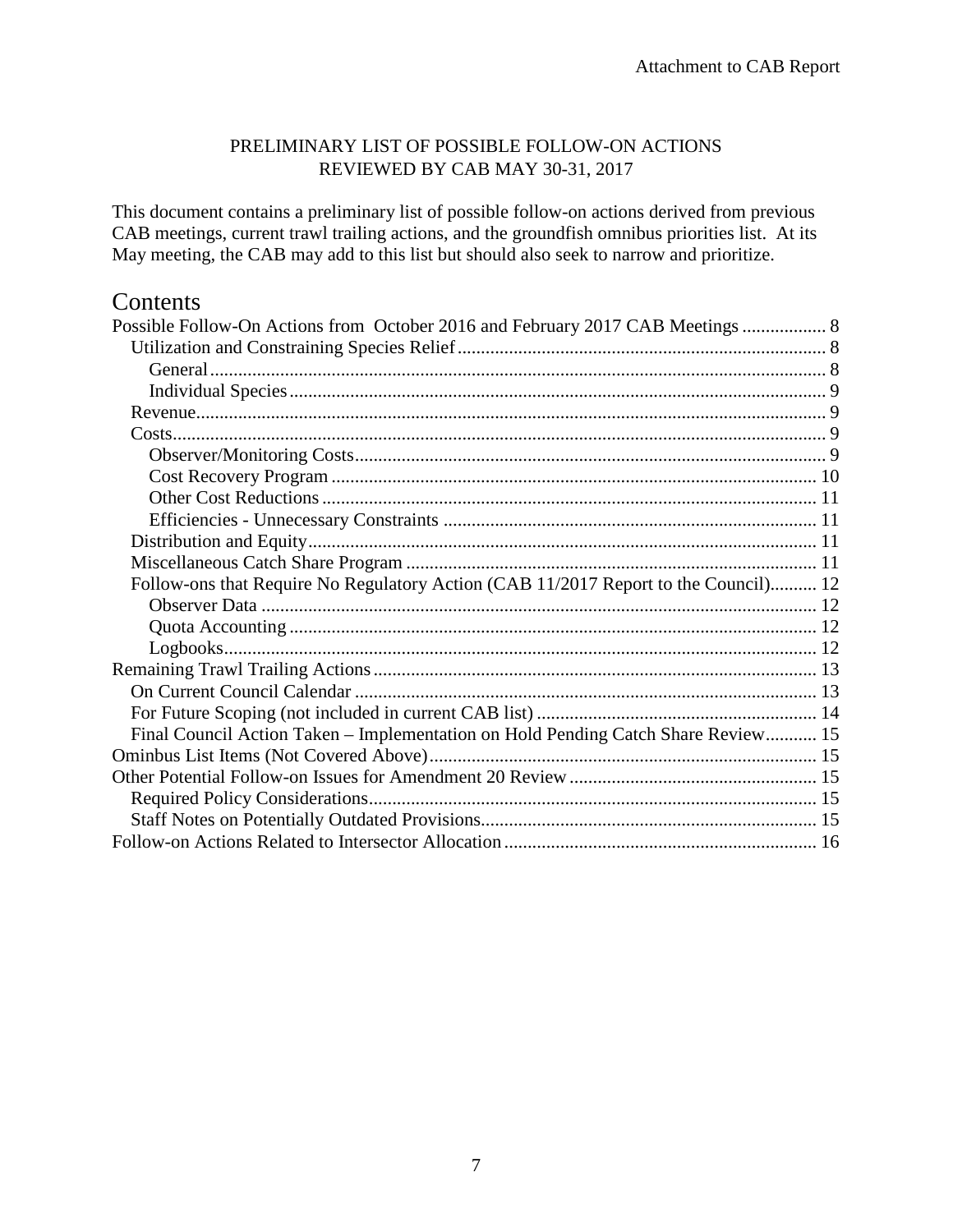# **Possible Follow-On Actions from October 2016 and February 2017 CAB Meetings**

## <span id="page-7-2"></span><span id="page-7-1"></span><span id="page-7-0"></span>**Utilization and Constraining Species Relief**

**General**

1. **Change Annual Season Start Date:** Consider changing the annual season end/start date to the late winter in order to allow shoreside whiting vessels to complete their fishery at the end of December and release quota they are holding for bycatch species. This would allow that quota to be made available to nonwhiting vessels. Thus, the whiting season and bottom trawl start/stop dates would be staggered.

*Possible Alternative Phrasing: Start the trawl management cycle for all species in the spring but end the whiting fishery on December 31. After the whiting fishery closed, whiting vessels holding nonwhiting species to cover bycatch could release that catch and there would still be enough time for the quota to be taken on nonwhiting trips. For example, the trawl allocations might be managed on a May 1 to April 30 cycle.*

*Staff Note: for this to work, the management year would likely have to be changed for all fisheries in order to apply end evaluate performance of management measures that meet the ABCs/ACLs for the entire fishery.*

- 2. **Allow Risk Pools to Access the RCAs:** The council should look at risk pools and allow them to do work in the RCAs or other areas where access might not otherwise be granted.
- 3. **Make Sure Non-Sablefish QS Owned by Operations that Gear Switch is Available for Others**: Explore ways to make sure that operations that are gear switching into fixed gear and own QS make their nonsablefish species available to trawl vessels

*Staff Note: One of the challenges for this provision would be establishing the link between the QS accounts and the vessel in a manner that can be specified in regulation.*

4. **Increase Amounts of QP that Can Be Carried Over:** Given the new National Standard 1 policy guidelines, regulations should be changed to allow a larger portion of the QP to be carried over from one year to the next. This would take better account of between year variations in ocean conditions that affect bycatch rates. For overfished species in particular, the rebuilding plans assume that the trawl fishery has caught all that it would allocated, therefore this would have minimal conservation impacts relative to those originally planned. With 100 percent at-sea monitoring there is little risk in exceeding the multiyear averages.

*Staff Note: This issue is on the Council agenda for the upcoming September Council meeting.*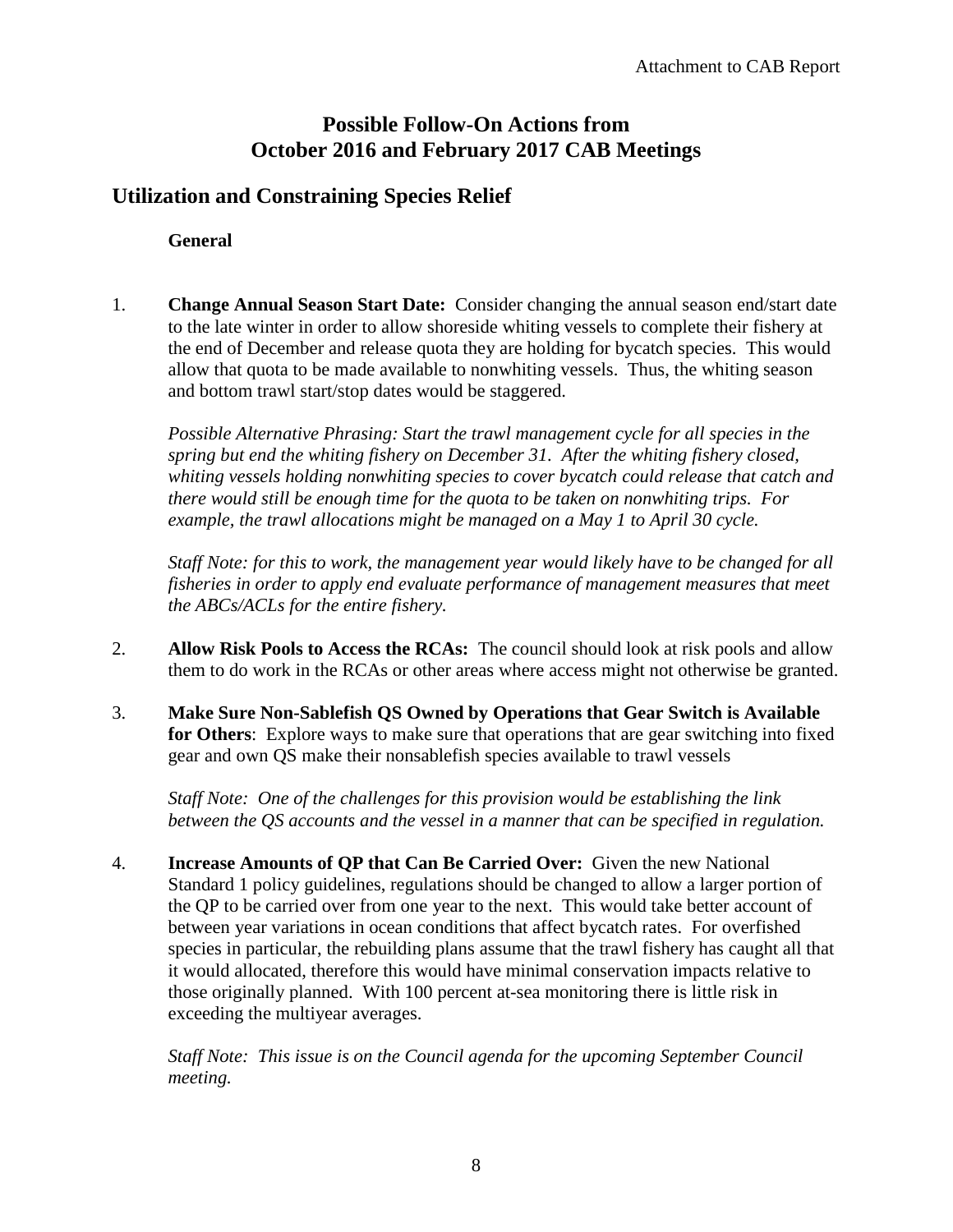- 5. **Allow Post-Season QP Trading:** Allow trading of previous year quota until after the last observer data is reconciled and posted to vessel accounts. This would reduce the double counting that occurs under the current program when catch is counted in the catch year and then quota from the subsequent year has to be used to cover that catch.
- 6. **Modify Vessel QP Usage Limits:** What impact do annual vessel caps have on utilization and profitability? Can they be optimized based on current information?

### <span id="page-8-0"></span>**Individual Species**

7. **Control Limits:** Consider whether individual species control caps are overly constraining.

*Staff note: Probably what is meant here is vessel limits. Control limits limit what a single person can own but do not constrain harvest by a vessel. Vessel limits are larger than control limits and constrain harvest by vessels. Also, note that the five-year review analysis does not indicate vessel limits have been significantly constraining catch.*

- 8. **Yelloweye:** Consider whether yelloweye rockfish should remain an IFQ species.
- 9. **Cap Sablefish Used For Gear Switching:** Look at options for a hard cap fixed gear usage of trawl sablefish quota that does not leave open any loopholes. This would be intended to allow the west coast groundfish trawl fishery to recover, increase utilization, maintain financial viability, increase fishing, increase direct and indirect employment, benefit coastal communities, and benefit American seafood consumers.
- 10. **Remove the 36o N. Sablefish Management Line:** There is sablefish being stranded in the south and there are a lot of issues related to that line.

## <span id="page-8-1"></span>**Revenue**

11. **Develop Markets:** Look at ways to further develop markets, possibly through the organization of fish auctions. This might provide harvesters with greater marketing flexibility and the opportunity to develop new marketing strategies and might better provide for the needs of local niche markets.

### <span id="page-8-3"></span><span id="page-8-2"></span>**Costs**

### **Observer/Monitoring Costs**

- 12. **Observer costs:** Reduce participation costs by allowing less than 100 percent observer coverage.
- 13. **Shoreside monitoring costs:** Reduce participation costs by eliminating shoreside monitoring.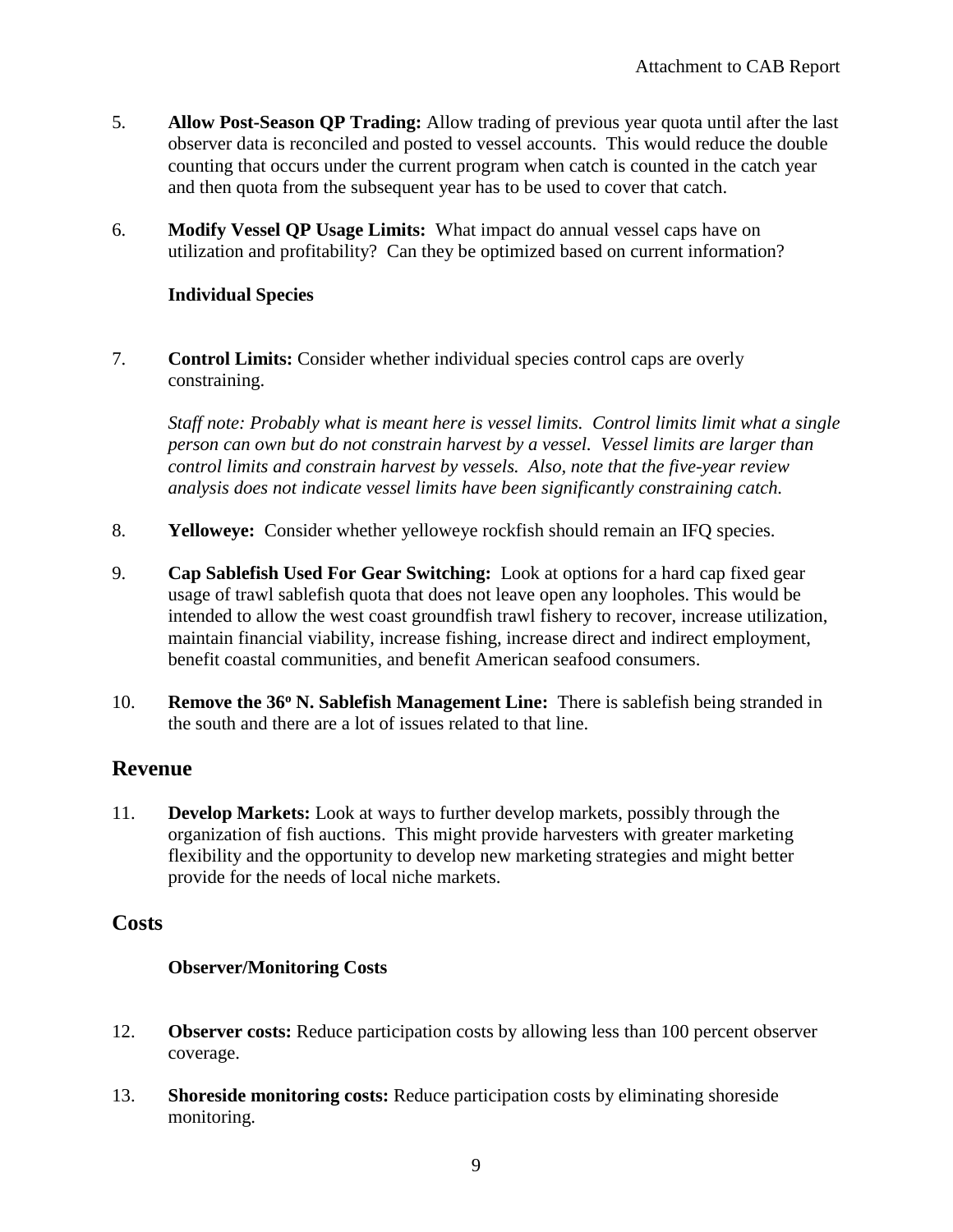- 14. **Shoreside Monitors for Small Communities:** Expand the opportunity for communities to train and hire dockside monitors who live in small communities. We have to find ways to make dockside monitors more accessible to small communities.
- 15. **Shoreside Monitoring with EM:** Explore electronic monitoring for the plants.
- 16. **Government Reimbursement.** Provide reimbursements for the difference between the costs of East Coast and West Coast observers.

#### <span id="page-9-0"></span>**Cost Recovery Program**

17. **Increase Transparency and Full Implementation:** There should be greater transparency in the cost recovery program, possibly including an audit. The cost recovery measures should be applied as per the regulations and [Council's original](http://www.pcouncil.org/wp-content/uploads/CR_Council_Sept2011_Action_Fin.pdf)  [recommendations,](http://www.pcouncil.org/wp-content/uploads/CR_Council_Sept2011_Action_Fin.pdf) including analysis of efficiencies that have been gained since implementation of the program. Cost recovery has implications for profitability and impacts on communities.

**Credit for Efficiencies:** 100 percent monitoring paid for by vessels is replacing the 25 percent scientific monitoring that the agency previously covered and continue to cover for other sectors. For example, vessels carrying a scientific observer under the EM Program do not have to pay for their observer

#### *Possible Phrasing (combines the above to items):*

- *17.a. Increase transparency of cost recovery, possibly by conducting audits.*
- *17.b Document and take into account efficiencies that have been gained since the start of the program. For example, 100% monitoring paid for by vessels is replacing the 25% scientific monitoring that the agency previously covered and continue to cover for other sectors. This is evidenced by the fact that vessels carrying a scientific observer under the EM Program do not have to pay for that observer.*
- *17.c Follow other aspects of the [Council's original recommendations](http://www.pcouncil.org/wp-content/uploads/CR_Council_Sept2011_Action_Fin.pdf) (consider building this out a bit more).*
- 18. **Give Cost Recovery Payment Credit for Payments to Risk Pools and Co-ops:** Fees paid for risk pools and co-ops should be taken into account as an offset to cost recovery, since some of these expenses represent the relief of agency workload.

#### 19. **Phase Cost Recovery Down or Out.**

20. **Efficiency Improvements Group:** On a short term basis use cost recovery funds for a small group to analyze efficiency improvements on Council/NMFS processes, drawing on most efficient practices of other regions (ex: streamlined specs process)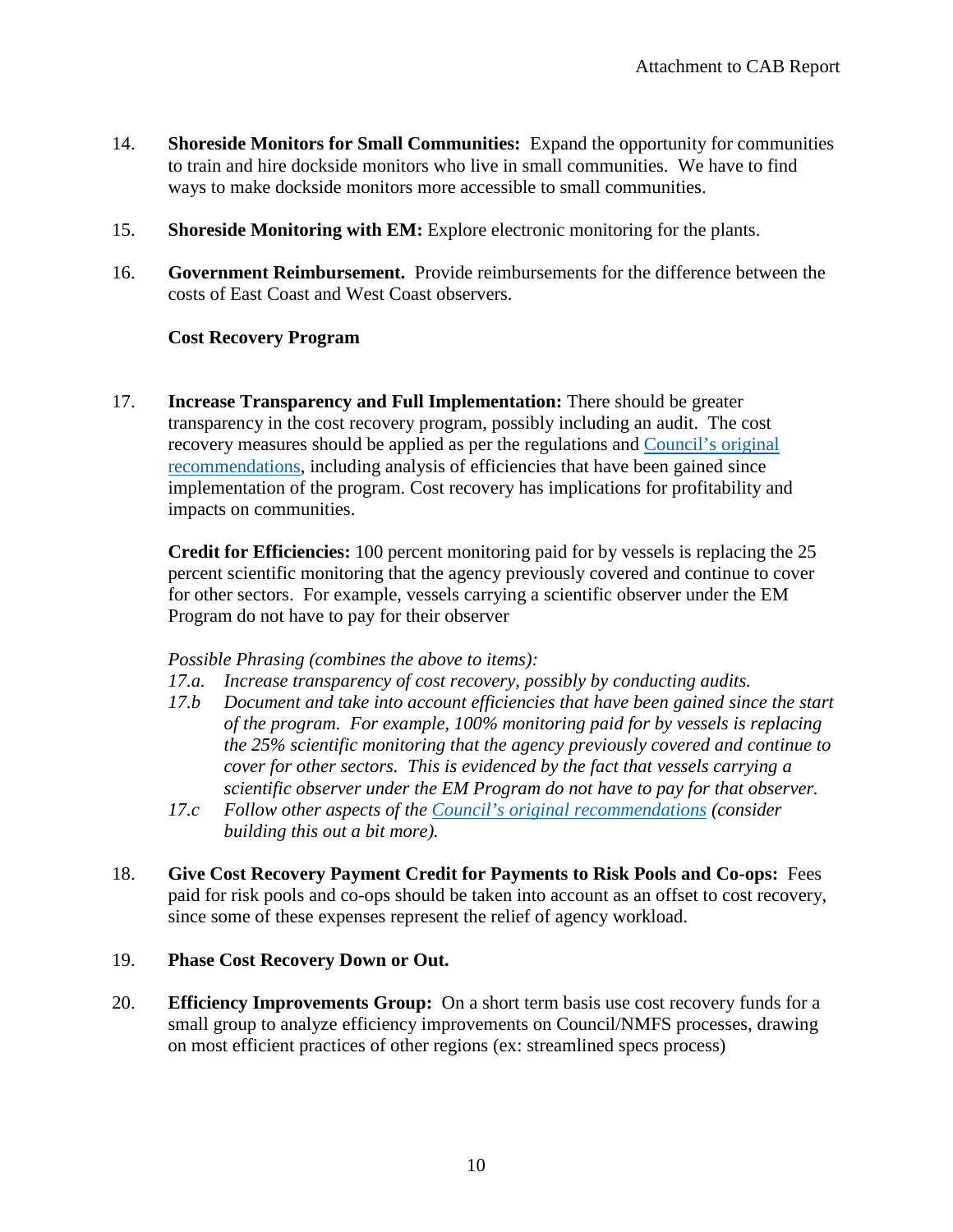### <span id="page-10-0"></span>**Other Cost Reductions**

#### 21. **Reduce or Eliminate Buyback Repayment**

22. **Reduce Electronic Monitoring Data Storage Costs:** Reduce the length of time data must be held or reduce industry responsibility for costs of storage for enforcement purposes. Reduce the amount of data held by retaining only video of actual haul times.

#### <span id="page-10-1"></span>**Efficiencies - Unnecessary Constraints**

- 23. **Daily Vessel Caps:** Need to be removed.
- 24. **Length Endorsements:** Consider providing more flexibility in the application of the permit length endorsements (e.g. allow a permit to be used for vessels 20 percent or more greater in length than specified on the endorsement).
- 25. **Change 2-Month Rule on Permit Transfers:** The old rule of limiting permit transfers to the old two month trip limit cycle may no longer serve a purpose and on that basis could be eliminated.

# <span id="page-10-2"></span>**Distribution and Equity**

26. **Lightning Strikes:** Consider whether there is an alternative way to address the lightning strike situation.

*Staff Note: While the current system provides individual accountability it is also designed such that the burden of random events falls on a few vessels.*

### <span id="page-10-3"></span>**Miscellaneous Catch Share Program**

### 27. **Adaptive Management Program (AMP):**

- a. Consider removing the program.
- b. Develop criteria for its use.

*Staff Note: Amendment 20 states that AMP provisions "will be reviewed as part of the year five comprehensive review and a range of sunset dates will be considered, including 10, 15, 20 year and no sunset date options." (Section A-3 of Amendment 20)*

28. **New Entrants:** Any consideration of policies to support new entry should also take into account new entry by the sons and daughters of fishermen and that new policies to encourage new entrants could displace the plans of fishing families *as well as displace crew, skippers, and others currently engaged in the fishery*. (Expand this statement to also include crew skippers and others currently engaged.)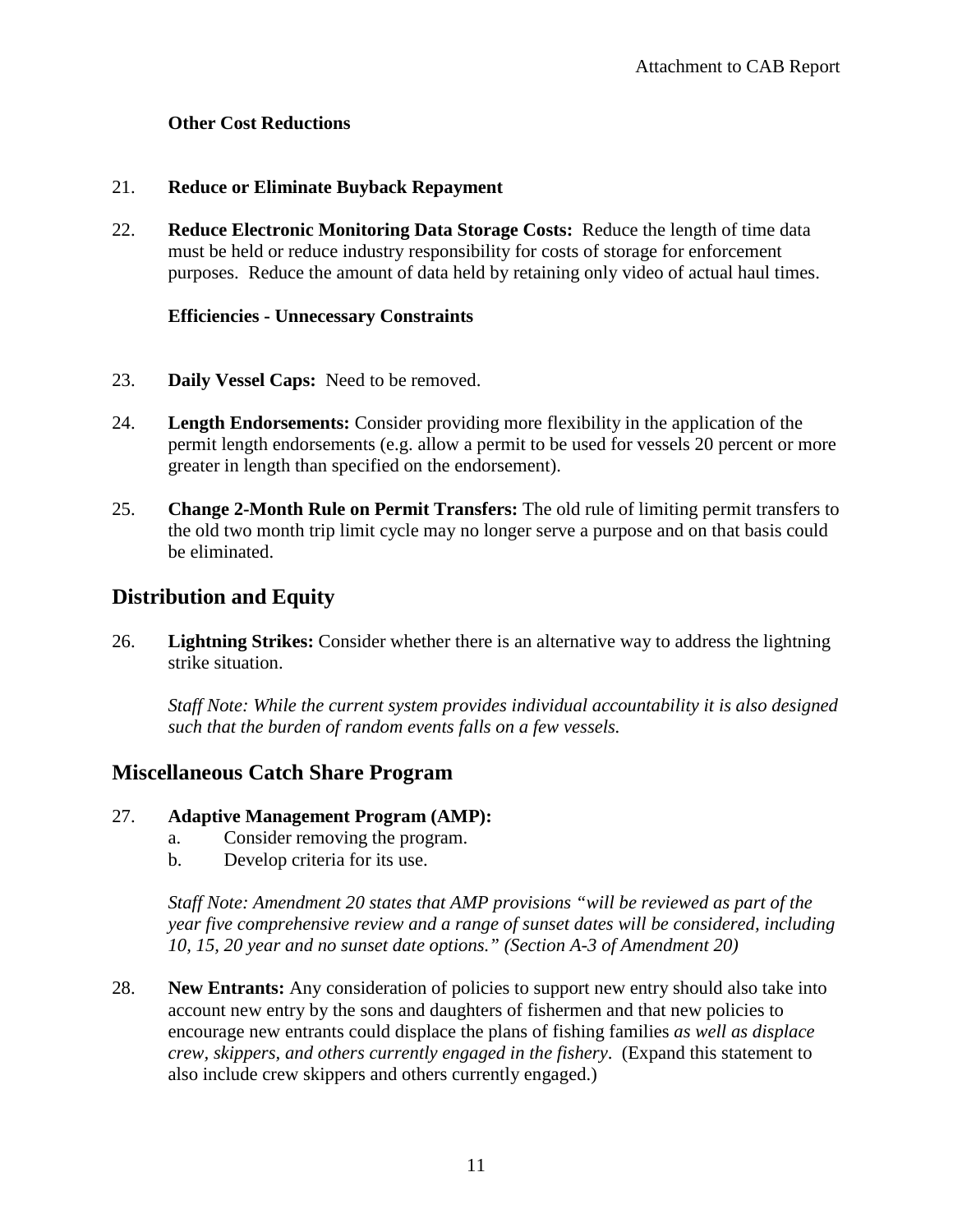*Staff Note: In response to the parenthetical to "Expand this statement to also include crew skippers and others currently engaged" the phrase in italics was added. Does that phrase capture the intent?*

29. **Community Fishing Associations (CFAs):** The CAB does not feel that the issue of CFAs warrants further Council consideration.

## <span id="page-11-0"></span>**Follow-ons that Require No Regulatory Action (CAB 11/2017 Report to the Council)**

The CAB began working on a preliminary list of follow-on actions to report to the Council at its June 2017 meeting, however there are some actions that might be taken by NMFS that do not require further rulemakings. Recommendations on these actions are provided here for Council and NMFS consideration.

#### <span id="page-11-1"></span>**Observer Data**

- 30. **Prioritize Finalization of Discard Data:** There should be a policy that the first priority for any observer be finalization of the West Coast discard data before moving on to any other duties.
- 31. **Put a Time Limit on Observer Data Updates:** Consider some kind of a time limit by which observer data must be finalized.
- 32. **Industry Seminar:** There should be an industry seminar on the steps by which observer data is revised and finalized. It is not clear why this data cannot be transmitted immediately upon completion of a trip.

### <span id="page-11-2"></span>**Quota Accounting**

- 33. **Account Alerts:** Send alerts to a Vessel Account owner/manager when new data is posted to the Vessel Account.
- <span id="page-11-3"></span>34. **Final Data Flag:** Provide a check box that would indicate when the data is final.

### **Logbooks**

35. **New Logbook Form:** Create a new logbook form in which the categories displayed better match the current data reporting requirements.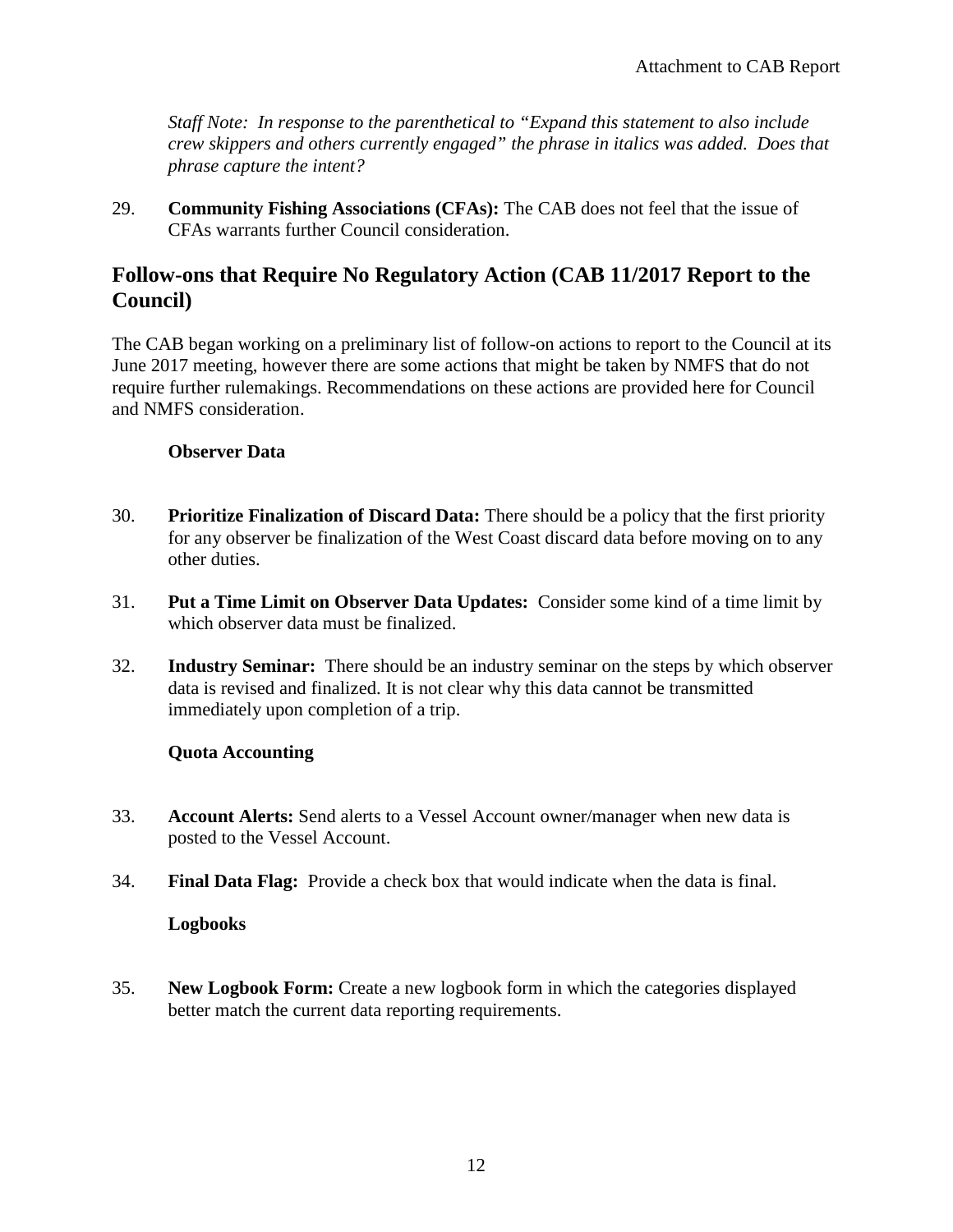# **Remaining Trawl Trailing Actions**

<span id="page-12-0"></span>36. **Allow Between Sector Trading of Quota:** The Council will be considering measures that would allow between trawl sector transfers of quota allocated under the catch share program. The initially identified purpose is increase the attainment of target species by allowing the transfer of quota across trawl sectors in order to better achieve optimum yield. The need for this action shifted at the September 2016 meeting when Pacific Ocean perch and darkblotched rockfish were changed from quota to set-aside species in the at-sea fishery. Also affecting the need for quota share trading are the multi-year average catch policy revisions currently under consideration.

At the September 2016 Council meeting, there were a number of briefing book documents relevant to this agenda item, including a staff report [\(Agenda Item F.4,](http://www.pcouncil.org/wp-content/uploads/2016/08/F4_Att1_QP_Trading_SEPT2016BB.pdf)  [Attachment 1\)](http://www.pcouncil.org/wp-content/uploads/2016/08/F4_Att1_QP_Trading_SEPT2016BB.pdf), a [GMT report,](http://www.pcouncil.org/wp-content/uploads/2016/09/F4a_Sup_GMT_Rpt_SEPT2016BB.pdf) and a [GAP report.](http://www.pcouncil.org/wp-content/uploads/2016/09/F4a_Sup_GAP_Rpt_SEPT2016BB.pdf) At that time, the Council slated this issue for its own agenda item at the June 2017 Council meeting. At a later meeting, that agenda item was removed with the expectation that alternatives would be further developed as part of deliberation related to the five-year review of the catch share program. These alternatives would be based in part of results from the intersector allocation review expected to be completed at the June 2017 Council meeting.

## <span id="page-12-1"></span>**On Current Council Calendar**

- 37. **Area Modifications:** The Council is considering trawl RCA modifications concurrently with the essential fish habitat amendment (EFH) process. This package includes consideration of whether or not to reduce or eliminate the areas closed to trawl gears by the trawl RCA. Early in the process, the Council considered but rejected the option of allowing the use of large footrope gear in nearshore areas, shoreward of the current RCAs. The Council selected a range of alternatives at its September 2015 meeting and narrowed the range of alternatives at its April 2016 meeting. [A preliminary preferred](http://www.pcouncil.org/wp-content/uploads/2016/11/November2016FINALDecisionSummaryDocument.pdf)  [alternative was selected](http://www.pcouncil.org/wp-content/uploads/2016/11/November2016FINALDecisionSummaryDocument.pdf) at the November 2016 Council meeting, and final Council action is scheduled for September 2017.
- 38. **Discard Survival Credits and Conversion Rates:** The annual estimates of groundfish mortality, prepared by the West Coast Groundfish Observer Program, include discard survival credits for sablefish and lingcod. However, within the shorebased IFQ program, total catch, regardless of survival, is debited from vessel QP accounts and tracked inseason against the trawl allocation and ACLs, and there is no postseason QP adjustment. The Council will consider a schedule for developing a recommention on an IFQ survival credit for discarded lingcod and sablefish at its June 2017 meeting [\(Agenda](http://www.pcouncil.org/resources/archives/briefing-books/june-2017-briefing-book/#gfJun2017)  **Item F.3**).
- 39. **Surplus QP Carryover for Nonwhiting:** The trawl IFQ program allows up to 10 percent of a vessel's QP to be carried from one year to the next, either as a deficit covered with following year QP or an unused surplus which can be fished in the following year. Concern that the surplus carryover provision might be interpreted as violating allowable catch limits has led NMFS to not issue surplus carryover for some species in some years. The Council will consider solutions to this problem as part of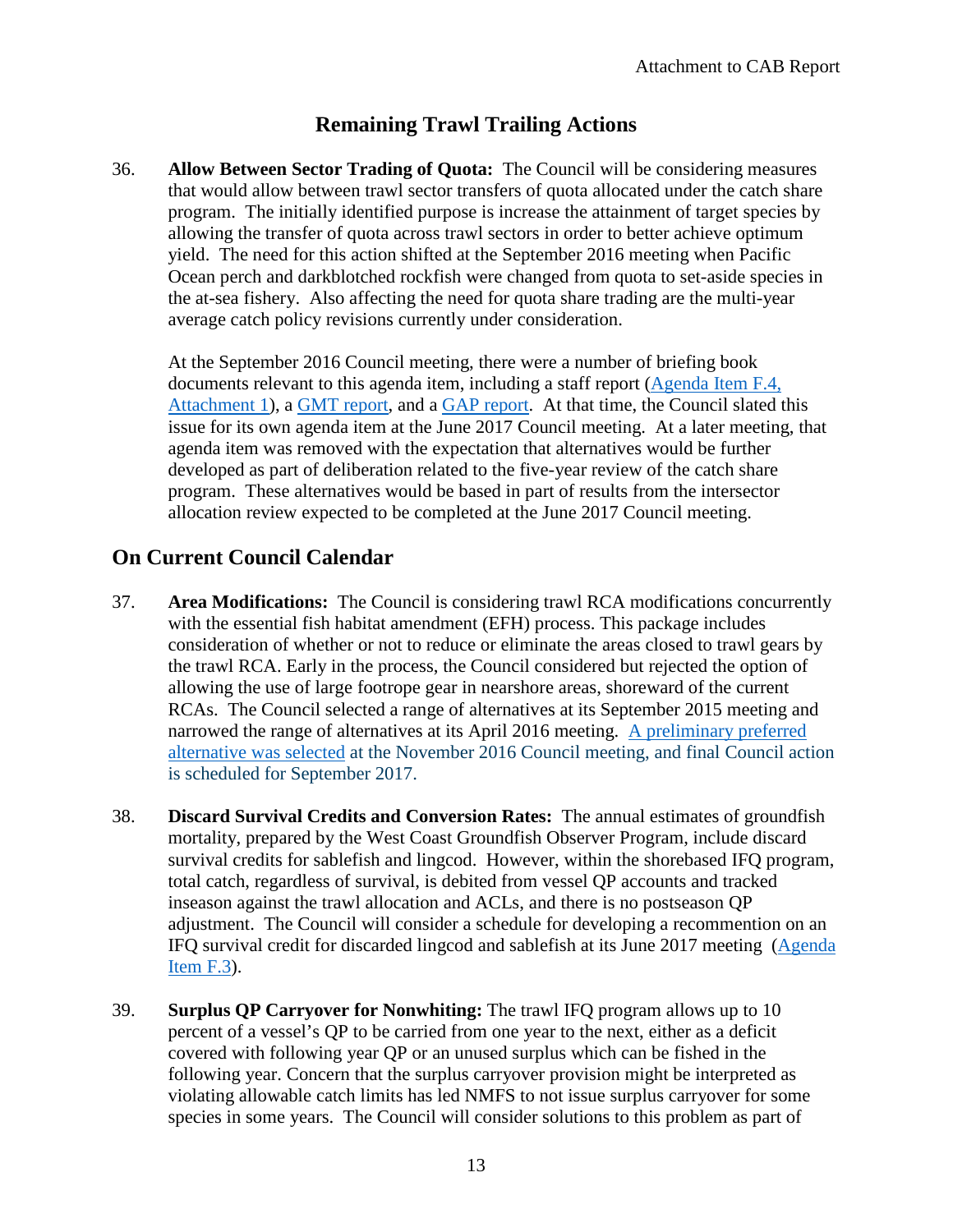deliberations on a multi-year catch policy at the June 2017 Council meeting [\(Agenda](http://www.pcouncil.org/resources/archives/briefing-books/june-2017-briefing-book/#gfJun2017)  [Item F.5\)](http://www.pcouncil.org/resources/archives/briefing-books/june-2017-briefing-book/#gfJun2017).

40. **Year Round Non-Whiting Fishery for Midwater Target Species:** Currently, the only way a midwater trawler can target pelagic rockfish north of  $40^{\circ}$  10' N. latitude (inside and outside the RCAs) is during the whiting season, and midwater trawler fishing within or shoreward the RCAs is never allowed south of  $40^{\circ}$  10' N. latitude. NMFS has suggested that the best route for consideration of this issue would be first as an EFP (see item #12 in [Agenda Item D.1.a, NMFS Report 3, June 2015\)](http://www.pcouncil.org/wp-content/uploads/2015/05/D1a_NMFS_Rpt3_Packaging_JUN2015BB.pdf). The EFP would be used to collect information that could then be used to support an analysis of a possible regulatory change. At its June [\(Agenda Item F.8\)](http://www.pcouncil.org/resources/archives/briefing-books/june-2017-briefing-book/#gfJun2017) and September 2017 meetings, the Council will consider out of cycle EFPs to allow the targeting of midwater rockfish year round both north and south of  $40^{\circ}$  10' N. latitude. The eventual regulatory objective is to dissociate the season and areas restrictions for this fishery from those for the midwater whiting fishery.

# <span id="page-13-0"></span>**For Future Scoping (not included in current CAB list)**

Omnibus list item numbers listed in parentheses.

- 41.(61)**Trawl IFQ Carryover When Management Units Change.** Consider adding provisions to cover how carryover should be handled when there is a reallocation as a result of changes in management areas (area subdivision, combination, or line movement) or subdivision of a species group. This issue was identified with the recent geographic subdivision of lingcod and relates to  $50$  CFR  $660.140(c)(3)(vii)$ .
- 42. (65)**Elimination of the Prohibition on Whiting At-sea Processing South of 42o N. Lat.:**  This issue arose in the context of the need to avoid rockfish species bycatch. The issue might be explored through an EFP or through regulatory action.
- 43.(41)**Surplus QP Carryover for Whiting.** Resolve long-term surplus QP carryover provision for whiting to ensure surplus carryover can occur each year – whiting carryover is scheduled to be addressed after the trawl catch share program review. *(There is no further action required on this issue as it has been addressed under the Pacific Whiting Treaty).*
- 44. (57)**Whiting Season Modifications.** The November 2011 TRREC Report recommended as a first priority the movement of all shorebased whiting season start dates to May 15 and elimination of the 5 percent cap on the early season California fishery. Council action to move the shoreside season openings for the area north of 40° 30 ' N. latitude (see Item 15) has been completed but the April 15 start date for the area south of that line remains, along with the 5 percent cap have not been implemented (due to the need for a FMP amendment to modify these provisions). At the June 2016 Council meeting, the GAP stated that the whiting fleet is not interested in a year-round whiting season [\(Agenda Item](http://www.pcouncil.org/wp-content/uploads/2016/06/G6a_Sup_GAP_Rpt_Omnibus_JUN2016BB.pdf)  [F.6.a, GAP Report\)](http://www.pcouncil.org/wp-content/uploads/2016/06/G6a_Sup_GAP_Rpt_Omnibus_JUN2016BB.pdf).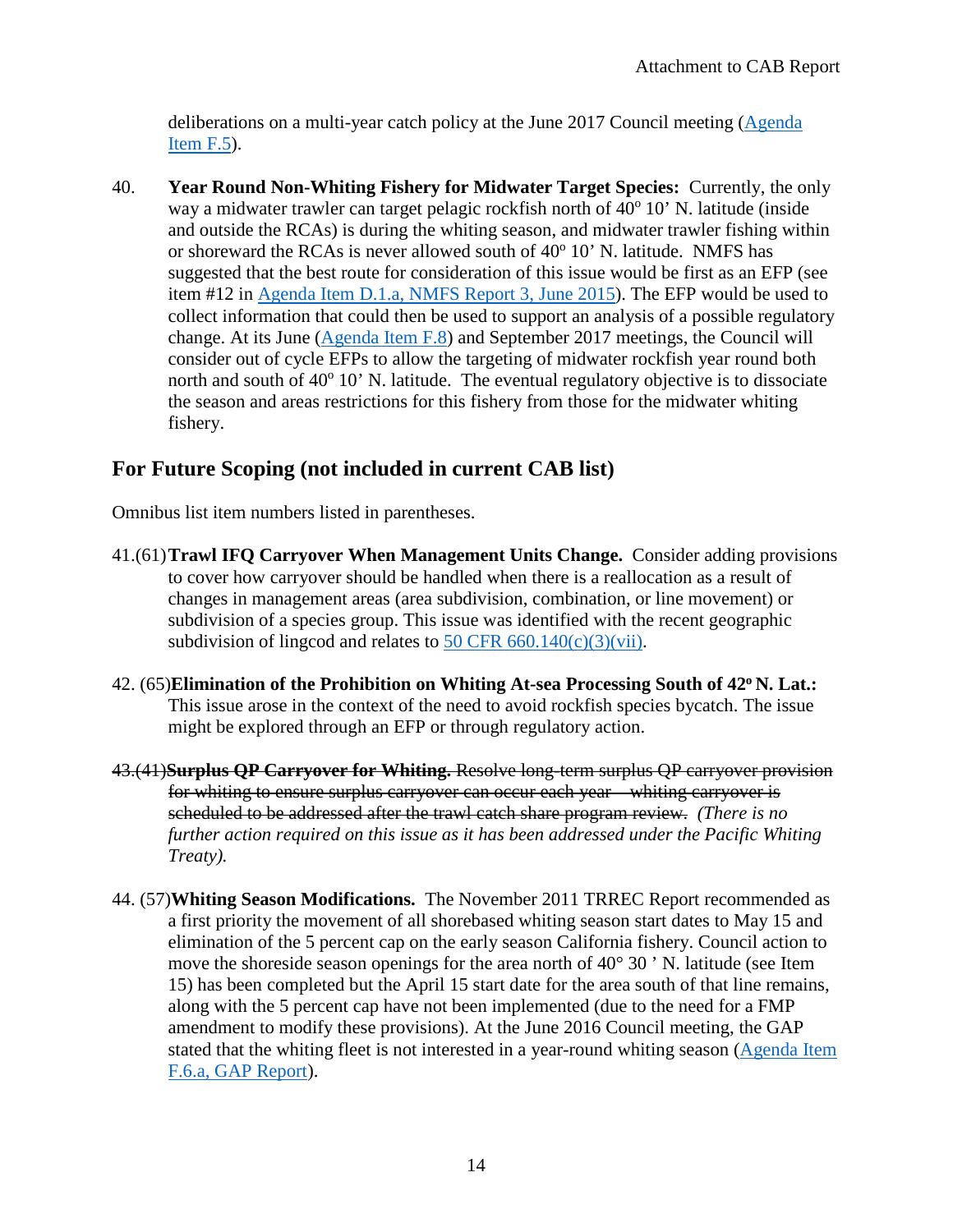# <span id="page-14-0"></span>**Final Council Action Taken – Implementation on Hold Pending Catch Share Review**

45.(40)**QS/QP Control Rules – Safe Harbors for Risk Pools:** At its September 2011 meeting, the Council recommended providing risk pools a safe harbor from the QS control rules. Risk pools can generally be described as groups of QS owners that band together to pool their QS of overfished species. At its September 2013 meeting, the Council agreed that implementation of this recommendation could wait until after the five year program review.

# **Ominbus List Items (Not Covered Above)**

<span id="page-14-1"></span>46.(64) Require Posting of First Receiver Site Licenses as described in September 2013 (Agenda Item G.9.a, Attachment 1), add a requirement that first receivers possess and display a valid first receiver site license at each processing site. This would be similar to existing requirements at  $660.12(d)(1)$  and  $660.25(b)(1)(iii)$  that require vessels registered to limited entry permits to carry valid permit onboard the vessel.

# <span id="page-14-2"></span>**Other Potential Follow-on Issues for Amendment 20 Review**

## <span id="page-14-3"></span>**Required Policy Considerations**

**47. Auction:** "During the first program review, the Council shall consider the use of an auction or other nonhistory based methods when distributing quota share that may become available after initial allocation. This may include quota created when a stock transitions from overfished to nonoverfished status, quota not used by the adaptive management program, quota forfeited to "use it or lose it" provisions, and any quota that becomes available as a result of the initial or subsequent reviews of the program." A-2.3.4

## <span id="page-14-4"></span>**Staff Notes on Potentially Outdated Provisions**

- **48. Period between catch share program reviews (currently specified as four years):** Review of this is not required but this may be something the Council wants to consider. The MSA allows a maximum of seven years between reviews (after the first review).
- **49. Other Fish:** The provision for the allocation of "other fish" may be outdated due to the transfers of limited entry permits: "For the 'Other Fish,' category of groundfish, if at some time in the future the Council adds it to the IFQ system, the initial allocation would be determined using the same history criteria as was used for other IFQ species (i.e., 1994-2003 history), unless otherwise specified by a future Council action." (Section A- $2.1.6$ ).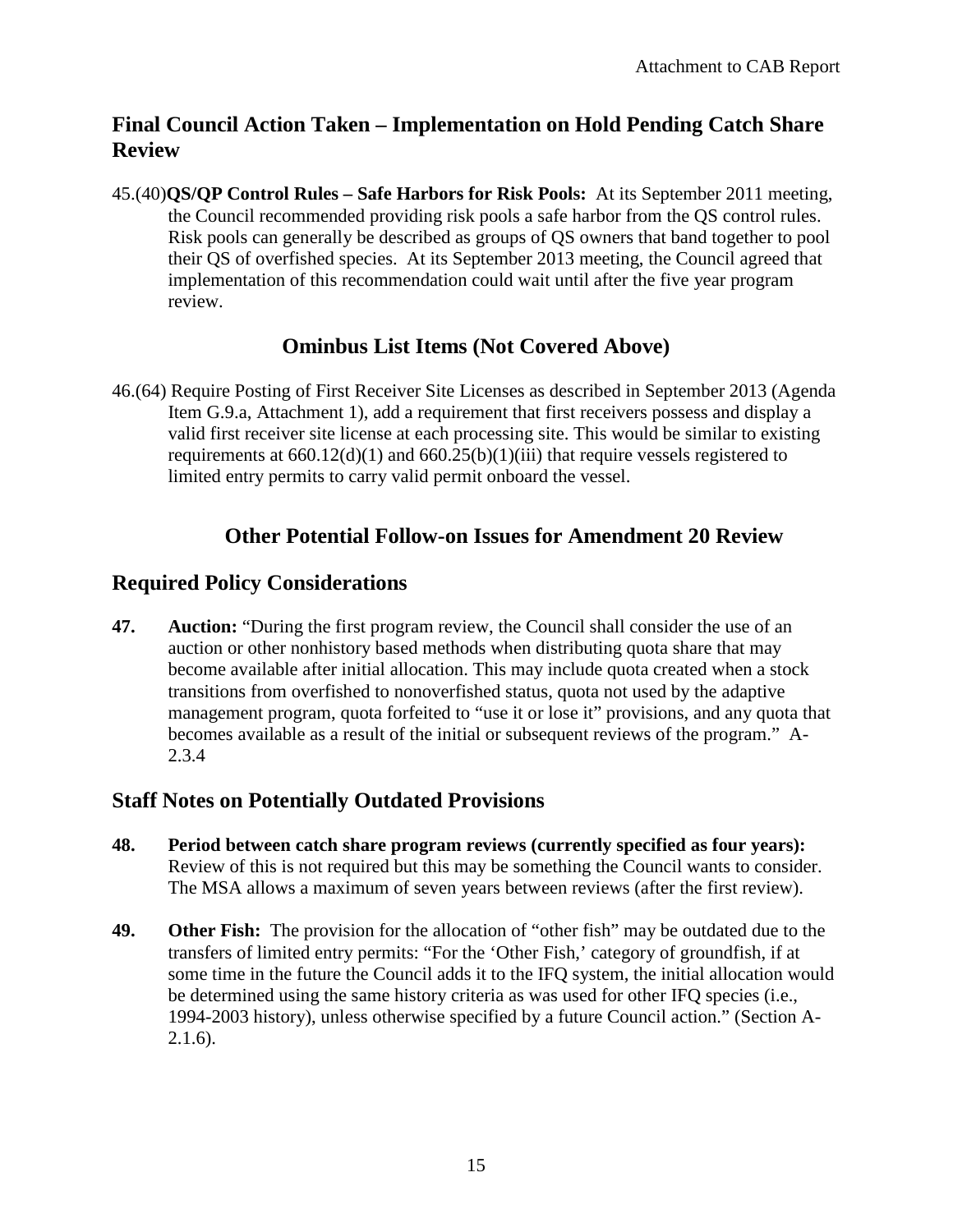## **Follow-on Actions Related to Intersector Allocation**

<span id="page-15-0"></span>At its November 2016 meeting, the Council expanded the CAB scope to cover within trawl intersector allocations:

Any revisions to the allocations would follow the review and be developed through the Council's Groundfish Allocation Committee, although the catch share review Community Advisory Board may address within trawl allocation and comment on trawl/nontrawl allocations as they relate to performance of the catch share program.

This expansion was in response to a CAB request that cited a number of intersector allocation issues that might be relevant to the work of the CAB [\(Agenda Item F.6.c, Supplemental CAB](http://www.pcouncil.org/wp-content/uploads/2016/11/F6c_Sup_CAB_Rpt_NOV2016BB.pdf)  [Report, November 2016\)](http://www.pcouncil.org/wp-content/uploads/2016/11/F6c_Sup_CAB_Rpt_NOV2016BB.pdf).

. . . the CAB charge covers only providing advice on the blueprint for the five-year review of the catch share program. The CAB requests that Council clarify that the CAB's charge includes the five-year intersector allocation review. Intersector allocations are a key part of catch share program performance. While the composition of the CAB is not fully appropriate for addressing trawl/nontrawl allocation issues, in that there are no representatives of any non-trawl groundfish sectors on the committee, there are within trawl allocation issues that it could address, and the CAB would like to provide its perspective to help inform the trawl/nontrawl intersector allocation review discussions.

The CAB thinks consideration of intersector allocations is necessary to address several areas of concern. The Council has heard from all three whiting sectors that the current allocations of constraining rockfish species are a significant problem and addressing this issue will require consideration of Amendment 21 allocations. There are also trawl/nontrawl issues on which the CAB could help inform the Council process. For example, one area of concern is that Pacific halibut may increasingly become a limiting factor in the trawl fishery as other strategies start to develop with changes in the gear rules and with the rebuilding of canary. Additionally, the CAB would like to express its views on policies and analyses related to a possible re-evaluation of the minimum five percent allocation to non-trawl sectors and accommodation of the needs of the non-trawl sectors through set-aside mechanisms, as described in Agenda Item F.6, Attachment 2. Finally, the CAB would like to see an evaluation of the shift of allocations between sectors that has occurred as species have rebuilt and come out of overfished status.

On initial review, most of the example issue from this paragraph appears to pertain to trawl/nontrawl allocation issues that are outside the scope of the CAB charge. The following appears to be within the scope of that charge.

50. **Within Trawl Intersector Rockfish Allocation:** Allocations of constraining rockfish species are a significant problem for all three whiting sectors.

*Staff note: This item may relate closely to item 37.*